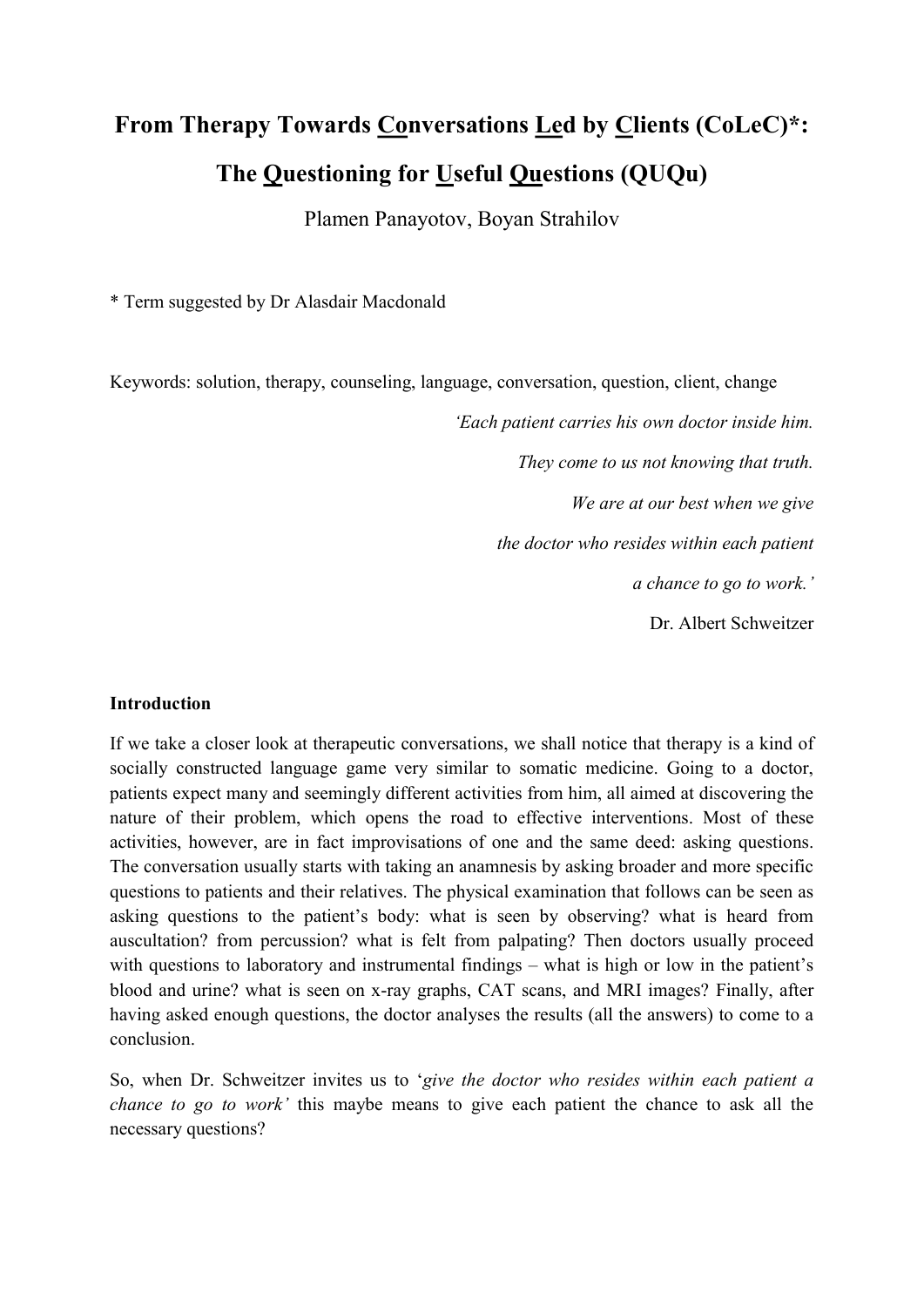The purpose of this paper is to present to the reader and lend for discussion a set of novel tools for leading professional conversation (till now usually called therapeutic/counseling/etc) in a way that is not only useful in finding solutions to the client's presenting problem, but also engages them as actively as possible in the process, and allows clients effectively deal with other difficulties in the future.

On the late night of 24 August 1994 Insoo Kim Berg and Steve de Shazer were interviewed by me (Plamen Panayotov) on behalf of a group of trainees, attending the last extensive training at the Brief Family Therapy Centre in Milwaukee. Near the end of it Steve said something that has become a motto in my life ever since: '... you always need to be constantly aware of things that accidentally happen to you. And to take advantage of whatever accidentally happens... The Miracle Question is an example - a client said something about 'it would take a miracle', Insoo heard that word 'miracle'… these sorts of accidents. If we hadn't been prepared to look for accidents like this, we would have never learned to use the Miracle Question; it would have faded away… So, you have to be always aware of accidents, as you are walking your half steps at a time, and take advantage of them. Then the accidents may turn you away from what you think is your final goal, but end up at another goal that is just as good… or better.'

(Steve de Shazer, personal communication, 1994)

### The Vomiting Girl Accident, or

### The Father and Daughter Who Had Their Own Questions and Answers

One Saturday morning, a father brought for consultation his 7-year-old daughter complaining of her vomiting everyday for the last week during the second school lesson.

When the therapist (Plamen) tried to orient the conversation towards possible exceptions from the problem, girl's strengths, etc., the father became very upset and refused answering his questions.

He declared he has some kind of 'analytical approach', so he refused to talk about anything else but "the cause for her condition, as we can only handle the situation if we know why this happens".

At his point in the session the therapist had no idea what to do, so he decided to follow the client, and asked the usually avoided in SFBT 'why' question:

- Okay, what do you think is the cause of this problem?

- I think that her teacher in writing is to blame. My daughter has never been physically punished, and this teacher hit her on the head with her massive golden ring when she was not doing some task, so the child reacts to this aggression by vomiting, i.e. refusing to accept such a crude attitude. Maybe we need to change the school she goes to.

- Okay, and what does the teacher think about this?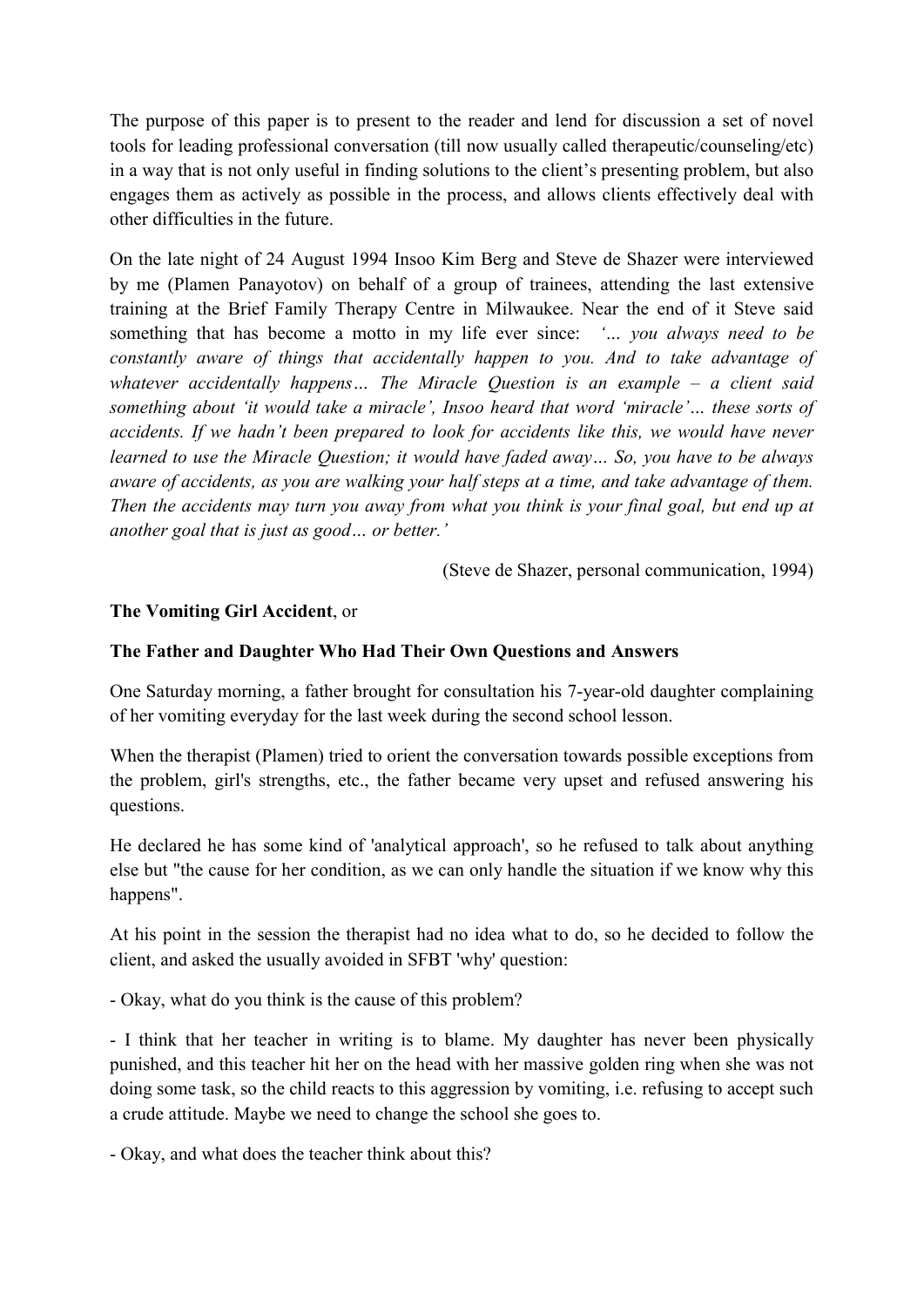- Well, she says my wife gives the child too many antibiotics on necessary and unnecessary occasions, so she vomits as a side reaction to the drugs...

- And what does your wife say?

- She is sure my parents are to blame, as we were out of town for a couple of weeks, they looked after the child at that time, and the problem started right after we came back...

- And what do your parents say?

- They think my wife is feeding the child with unsuitable for her age and inappropriate food, and her stomach doesn't accept it.

The therapist asked the girl:

- Your father thinks it is important to know the cause of this, do you have any idea about it?

The father looked shocked by the idea that the little girl might have something to say on the issue, so quite intrigued he also asked:

- Yes, what do you think?

The girl thought for some time, and replied:

- Well, I think the first time it happened by chance...

- By chance?! - the father said - And what about the other times after ?

- Maybe it became a habit of mine.

- So, what are we going to do about it? – the father asked.

- Well, if my mother doesn't give me breakfast for a week, I shall have nothing to vomit, so the habit will go away.

The therapist said to the father:

- I promise to you that absolutely nothing bad will happen to your daughter if she has no breakfast for a week, eating all her other daily meals. Do you think your wife will agree to this?

- Yes, if you say so – the father replied.

- Okay, I say so.

After this session they never showed up again.

The therapist happened to meet the father in the street a couple of months later, and he said they didn't call again, as 'after three no-breakfast days', on Thursday the girl wanted to have her morning meal again. The problem was all gone.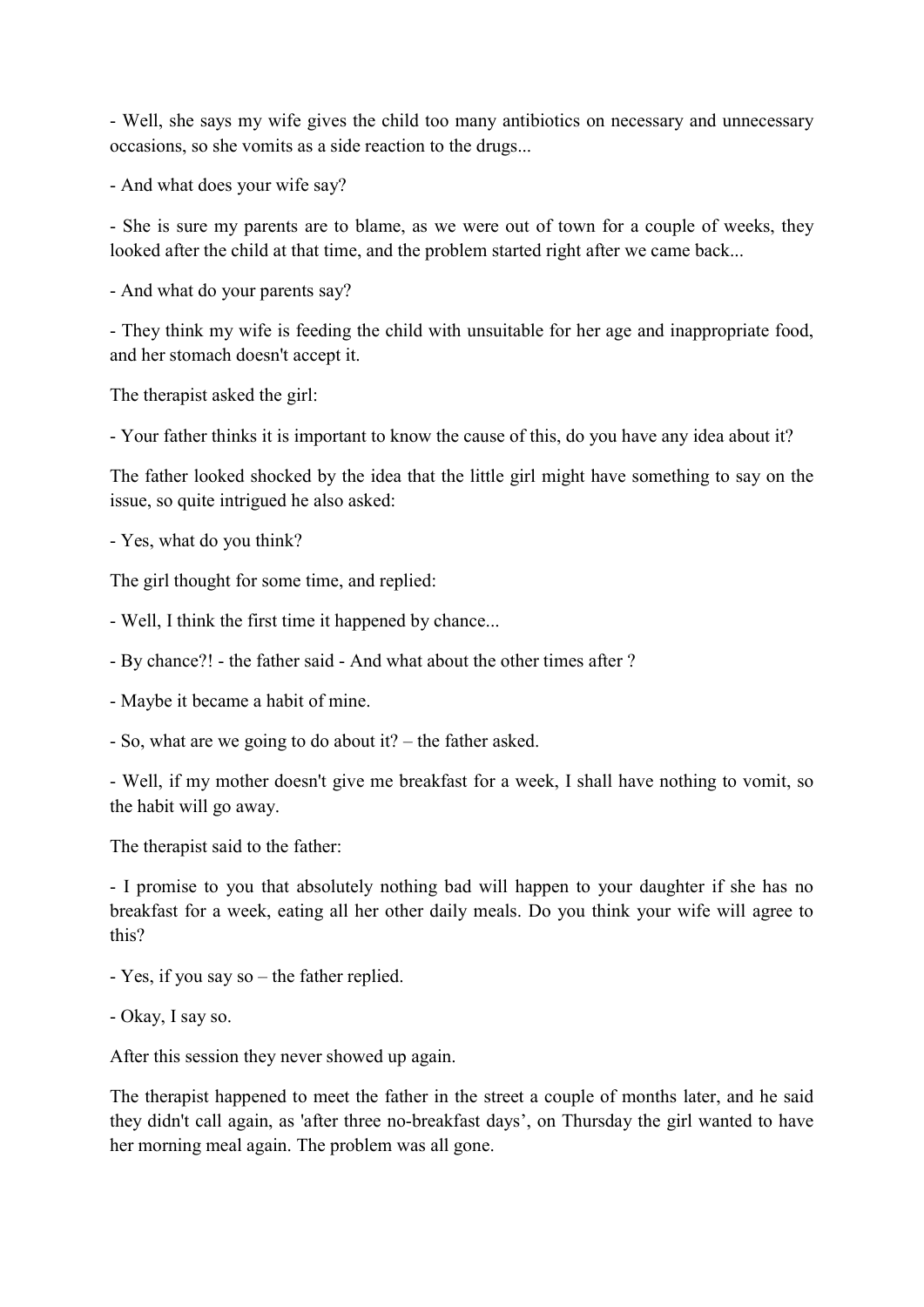### Case-Discussion

This was not only a single-session therapy that lasted less than 10 minutes, but most of it was dedicated to the 'bad' question 'why', and none of the SFBT tools was ever used. As we, therapists, tend to see our client as people who come to us with their problems, we can easily overlook the obvious: these clients came also with their own questions, as well as their own answers. In fact this is what made this therapeutic encounter so brief and so useful for them.

This is the step this accident led to: From THERAPY (a conversation with people with their problems/complaints/symptoms/etc.) towards CONVERSATIONS LED BY CLIENTS (talking to people with their questions and answers).

So, if we choose to see the people we meet as clients with problems/complaints/ symptoms/etc. in search of solutions/cures/coping strategies/etc., we consequently do THERAPY with them. If we choose, however, to approach them as people with questions, searching for collaborated answers to these, we have just CONVERSATIONS with them, and as these conversations are designed to meet their questions, it becomes obvious that they are clients-led.

The opening move in any professional-client encounter can be:

- What problem(s) bring(s) you here today? The implication is we shall do therapy.
- What brings you here today? This implies the client is free to construct himself as s/he wishes.
- What question(s) bring(s) you here today? implies they are just like us people with questions! From witnesses to their weaknesses, we become witnesses to their strengths – their own abilities to use their own language as best as they can! As we suggest that THEY ARE CAPABLE of constructing the conversation at hand better than us.

In this way the people we meet are re-constructed from people with problems who are unable to find solutions themselves to clients for our collaboratively worked out answers to their questions.

### Discovering the obvious

Most therapy/counseling/coaching/etc. is in fact initiated by someone who has decided to call us and usually asks 'When can I (you) see you (me)?' Quite often this person also suggests the time s/he finds convenient: 'Can I/we come on Wednesday at 10.30?'

This obvious (and consequently usually neglected and unseen) fact means that the first question, as well as the first answer, are provided by clients themselves! So, we can just follow the process by letting them state the second, and all the following questions and answers, can't we?! Simple as that.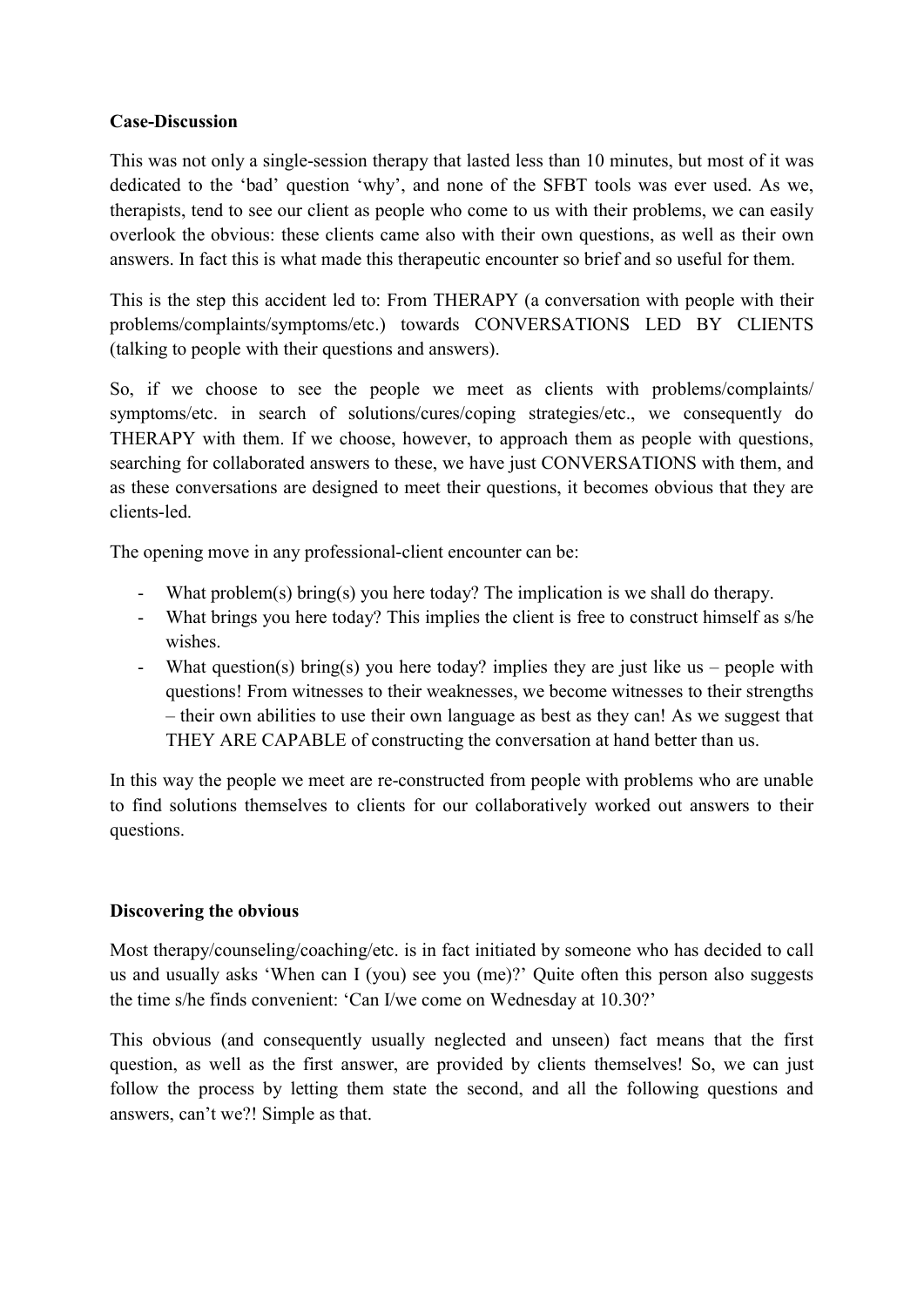### Methods: Some QUQu Tools

The Questioning for Useful Questions (formerly called incorrectly Simple Therapy) is a way of organizing conversations by involving clients as much as possible in the process.

Some of its tools are:

The Mind-Activating Question (MAQ) is one of the first and most often used ST tools. Currently the Opening variant is stated in forms like 'You know, my job is to ask questions, and they have to be as useful as possible, in this case for you… (almost all clients agree verbally and/or non-verbally)… so, what do you think is the most useful question you can hear from me now?'

As a Closing Question at the end of a session/therapy it looks like 'Please think about what will be the most useful question for you the next time you come here (the next time you face a similar difficulty)?'

The MAQ seemingly provides clients with the possibility to state any question they wish, similar to the 'free associations' in analytic conversations. In fact, however, by asking a client to THINK OF THE MOST USEFUL question she can come up with, the therapist sets a very rigid (Zen-like) frame for her, and she has to use her creativity to carry out this task (to 'solve the koan').

The Time-Orientation Questions (TOQ). Another way of empowering clients within their sessions and letting them choose the current direction of the conversation is by asking them 'What do you think is most useful for you to talk about now – your past, your future, or how things are for you right now?' or 'Would you like me to ask you about your future, about your past, or about the present now?'

When a client chooses the past, for example, the therapist may clarify 'What about your past is most useful to talk about now?', or he may ask in response Exceptions-Finding and Coping Questions; when the future is chosen by the client, 'What is most useful about your future to ask you about?' may follow, or questions about Miracles, best hopes, and goals may fit; and when a client choose the present, again *'What should I ask you about your present that is most* useful for you?' follows, or else the therapist uses Scaling, Next Steps, and Relationship Questions from the traditional SF-toolbox.

The Multiple-Choice Questioning (MuQ) is a way of providing clients with 'ready-made' questions, but still ensures their active participation in the conversation. In its primary form it looks like 'You know, while listening to you, several questions come to my mind, but I am unsure which one of them (if any) fits you best right now.' Then a number of (usually two or three, rarely more) questions are listed to the client (maybe written down, sometimes by the client herself), and she is invited to choose the most appealing one to her. She is also warned 'If you find none of these questions useful for you right now, please just let me know!' If the last happens, the client is provided with another set of questions until she decides on which one to answer, and then proceed with other questions from the list if she wants.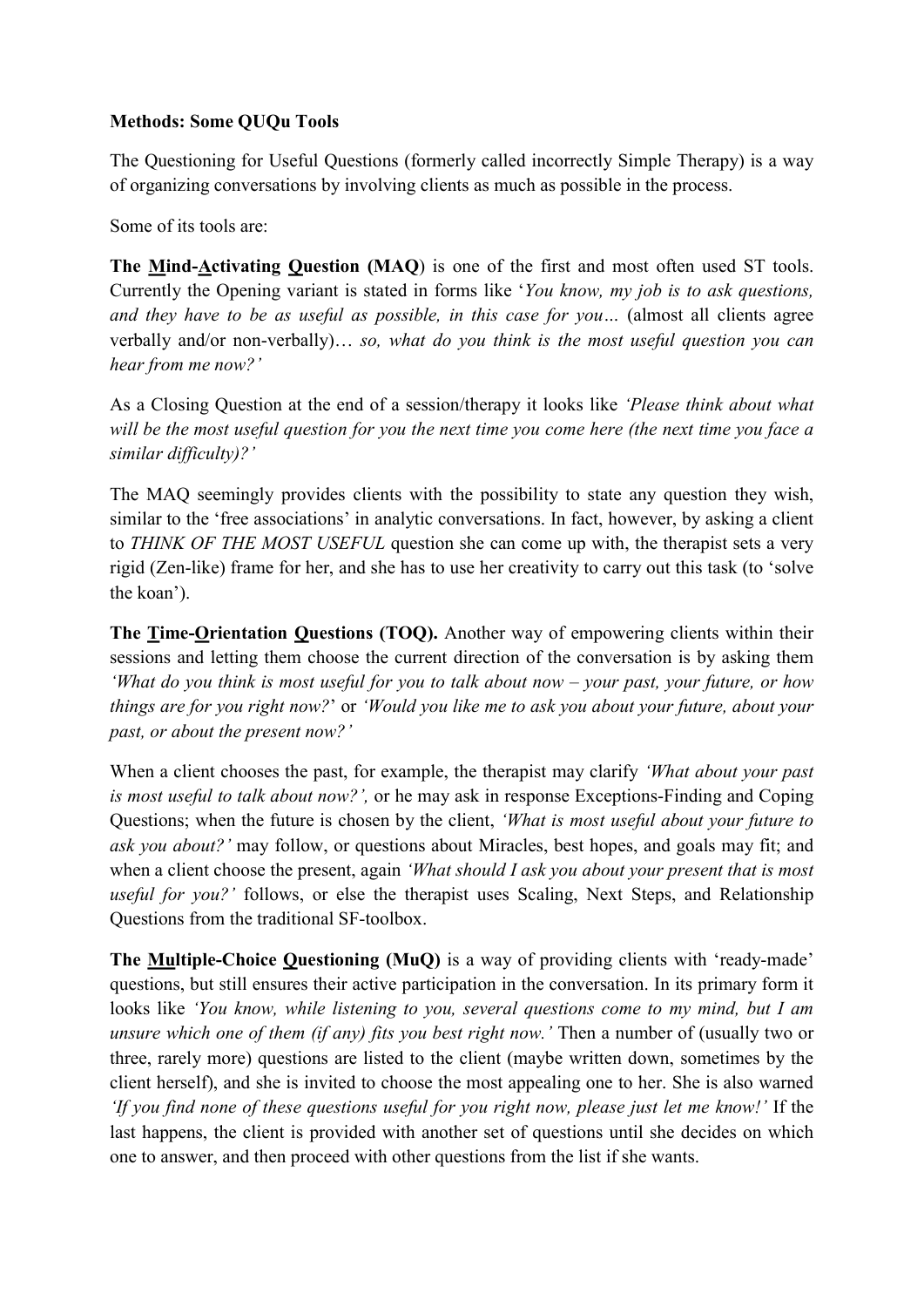The Delayed-Answers Questioning (DAQ). When a client states an obviously useful question (like 'What are my resources?' for example), but faces difficulties in responding to it right away, the therapist may postpone the answer by 'Since this question of yours is so useful and important, we should not go anywhere else before answering it first. So, please think about it (handing the written question to the client) and come back here when you have a useful answer!'

Even though this therapeutic approach uses a number of other techniques, the described above make Simple Therapy a primarily Questioning for Useful Questions (QU-Qu) activity.

We are interested not only in his clients' resources in their own lives, but also in their linguistic resources within the therapy sessions, and mainly in their abilities to ask useful questions.

## Results

Applying these tools changes the structure of what used to be therapeutic conversations. The traditional T(herapist) – C(lient) (or Doctor – Patient) interaction is structured like this:

T asks a question – C answers it – T asks a next question (at least partly based on C's answer) – C gives a next answer – … T arrives at a conclusion and shares it with C.

The CoLeC (Conversations Led by Clients) tools lead to a major shift in this structure:

With the Mind-Activating Question T sets the stage – C asks a question – T confirms the question – C gives an answer – T confirms the answer – C asks a next question  $\dots$  – C arrives at a conclusion –  $T$  confirms the conclusion. In fact the active ingredients are the C's questions and the C's answers, all confirmed by T.

The Time-Orientation Question: T proposes all possible three time-directions (verb tenses) of the conversation – C decides on the direction –  $T$  follows C's direction until C changes it.

The Multiple-Choice Questioning: T proposes several questions – C decides which one to answer –  $T$  confirms the answers and proposes several new questions –  $C$  decides which one to answer – … C arrives at a conclusion, confirmed by T.

The Delayed-Answers Questioning: T sets the stage  $-$  C asks a question  $-$  T confirms the question, giving enough time to C to come to an answer.

These developments change HOW conversations are structured, so they are "changes in the body of rules governing the structure and internal order of therapeutic conversations", practicing them is 'change of change', so they are second-order conversational changes.

The usual clients' reactions to these interventions are: a primary state of confusion, followed by laughter or at least a smile, then thinking, and coming up with answers that vary individually to fit the client's own needs as best as possible.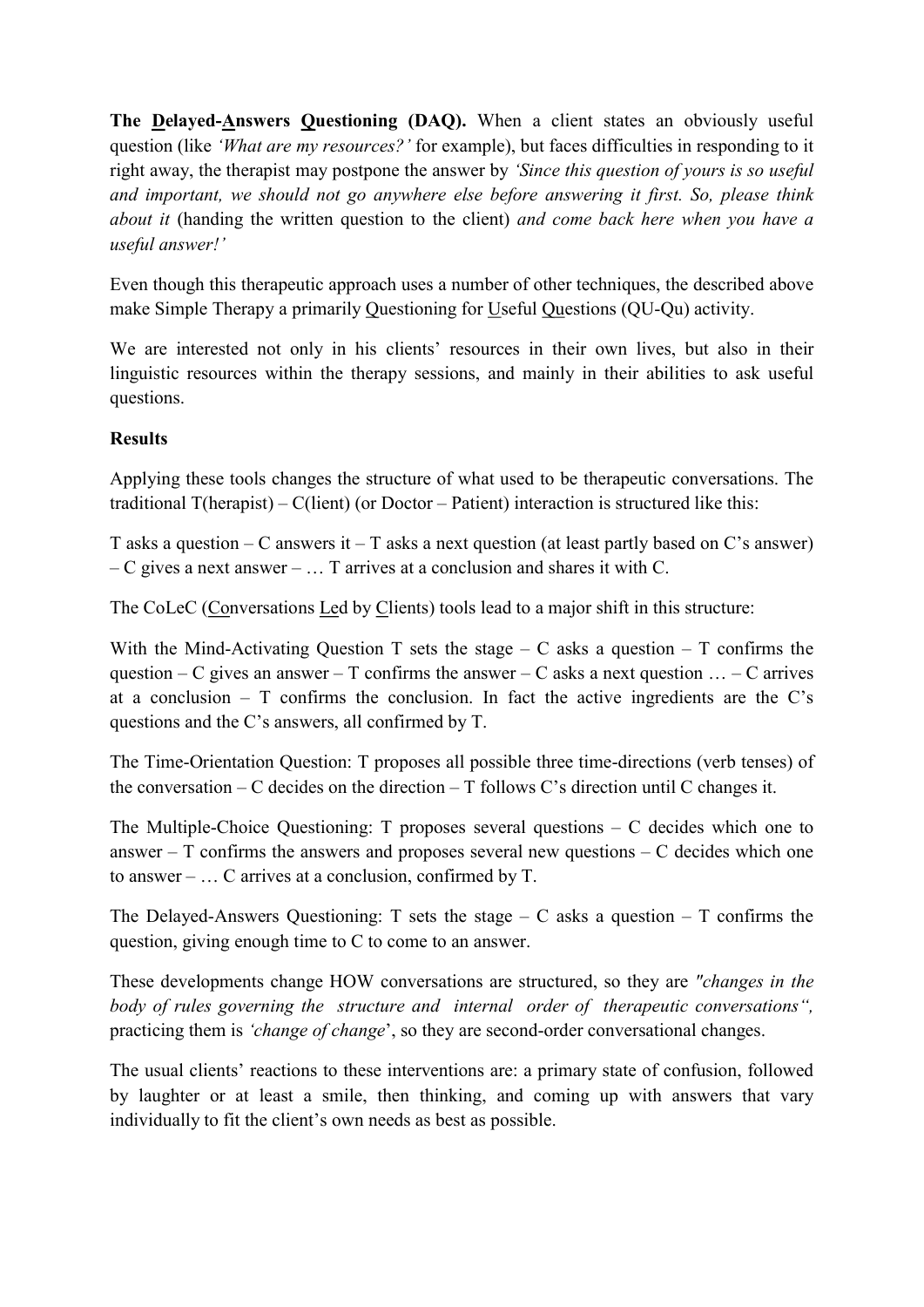## **Discussion**

Second-order changes challenge millennia-old habits of structuring human conversations, thus tending to be perceived as weird, strange, and unusual, and this may trigger in some therapists negative reactions like confusion, empty headedness, uselessness, discomfort, and escape. These changes, however, are usually and most often USEFUL for clients, as they de-automate their use of language, thus achieving higher quality of professional conversations and better outcomes respectively.

First-order changes usually don't provoke any of these challenges, as the STRUCTURE of usual conversations is preserved.

Practicing the QU-Qu also touches upon George Herbert Mead's concept of the internalized conversation. He argues that we regularly engage in unspoken internalized conversations as we reflect upon practical issues in our everyday lives. The questioning practices described here promise to expand clients' skills and options in conducting their internal conversations, far beyond their encounters with a therapist or a counselor.

More broadly, these techniques share some basic assumptions with Donald Schön's approach to Reflective Practice, and can be seen as another set of tools for acquiring what he calls reflective learning.

What do we need second-order changes for?

Each and every client's question has at least three advantages over any therapist's question:

1. It is stated in the client's own language, so it is understandable to her. Every therapist's question can be misunderstood by any client, while we all (clients included) seem to understand our own utterances.

Miller, G. (2016) in personal communication by email 07 June 2016, however, proposes another viewpoint: 'I see the issue of understanding as less straightforward than you. I would say that clients' own language appears to be understandable to them (this is good reason for asking them to form their own questions) but that upon further reflection clients might discover that they misunderstood what they were asking. I think the key word here is discovery. When the therapist asks a question that the client does not understand, it may be interpreted as a bad question, as a brilliant question that exposes some aspect of the client's psyche, etc. But when the client asks a seemingly understandable question that turns out to have really been a misunderstanding on the client's own part, it is a discovery and potential source of insights into one's self that immediately expands clients' sense of personal agency, knowledge, skills, and perhaps strengths.'

2. It is always on time! A therapist's question may happen to be on time, and may happen to be out of time (since therapists cannot know what time it is NOW for the client), while a client's own question is obviously fitting her timeline.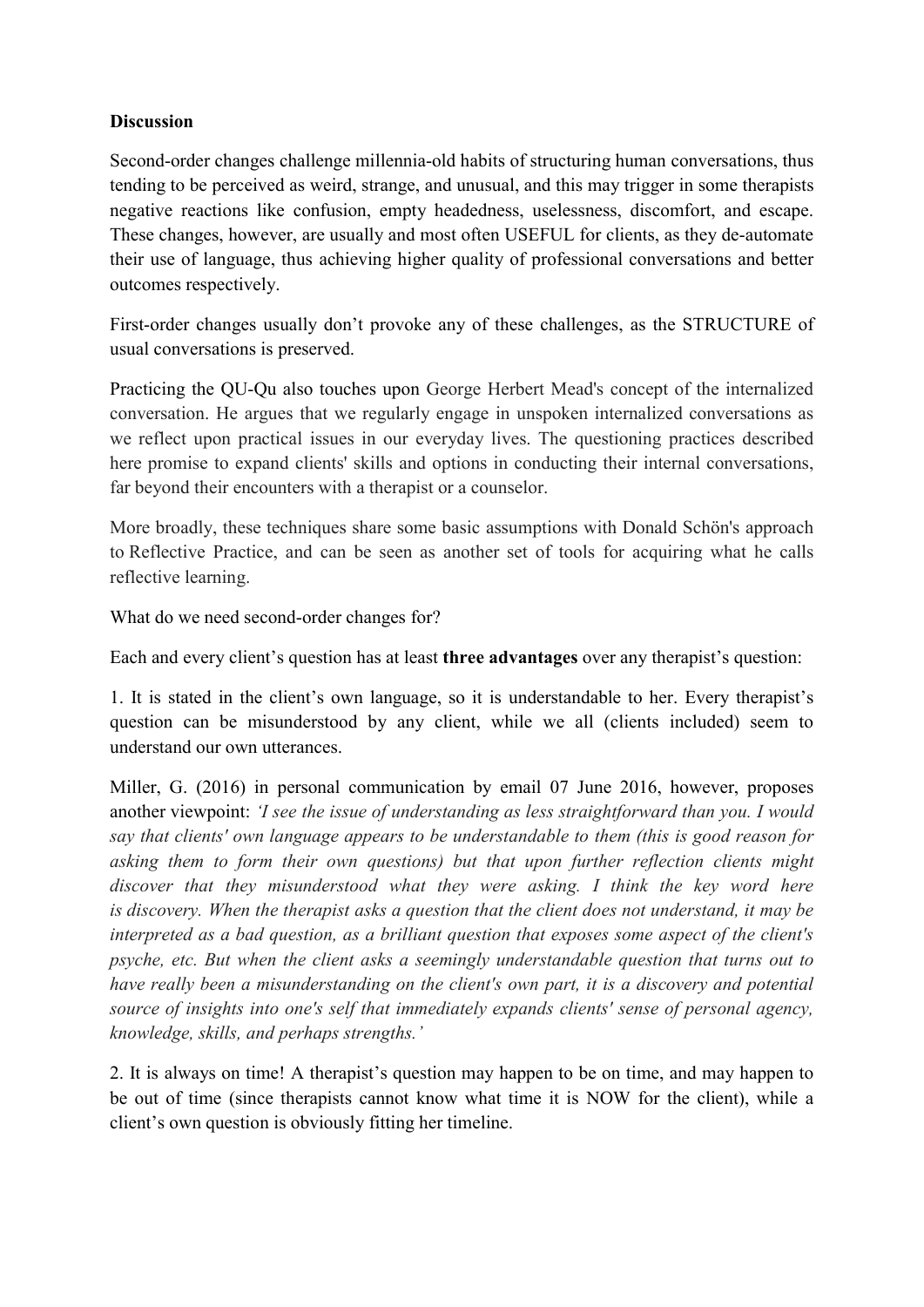3. The more clients PRACTICE asking useful questions, the better they become in this. The ability to do it effectively helps clients not only find solutions to their present problems, but also to deal effectively with tough situations in their future.

To summarize, the benefits are: empowering of clients, appropriate timing of therapeutic interventions, solving the problem with misunderstanding, helping clients not only find solutions to their current dilemmas, but also preparing them for handling future difficulties. Since effective therapy is based on the asking of useful questions, the more capable clients become in this, the less therapy they will need in the future.

### Conclusion

Recent technological and social developments mark a point in our evolution that is characterized by many second-order changes. Most people face serious difficulties trying to make sense of the rapidly unfolding diverse new phenomena, never experienced in the past.

In the evolution of therapeutic language-games similar developments occur: After years of playing with first-order changes in the contents of therapeutic conversations, the next steps to be expected now are second-order changes in their structure.

Therapeutic conversations cannot evade the times of radical shifts in meaning. CoLeC is just one of the many possible and coming second-order changes in therapeutic conversations. Being aware of both our emotional reactions to these, as well as the benefits for clients, we shall sooner or later embrace such changes and will include them into our everyday work.

There is, however, no need for hurrying. Second-order changes both in therapy and in communication at large are inevitable, but they don't need to be rushed. They will come to their places when the Time for this comes.

#### References

Brabazon, J. (2005) Albert Schweitzer: Essential Writings. Orbis Books. New York.

de Shazer, S. (1994) Words were Originally Magic. W. W. Norton. New York.

Maier, H.W. (1987) Developmental group care of children and youth: Concepts and practice. Haworth. New York.

Mead, G.H. (1913) The Social Self, in Journal of Philosophy, Psychology and Scientific Methods 10, 374- 380.

Mullan, S.J. (1914) The Spiritual Exercises of St. Ignatius of Loyola. P. J. Kenedy & Sons. New York.

Panayotov, P.A. (2011) Simple Therapy. PIK-BS. Sofia